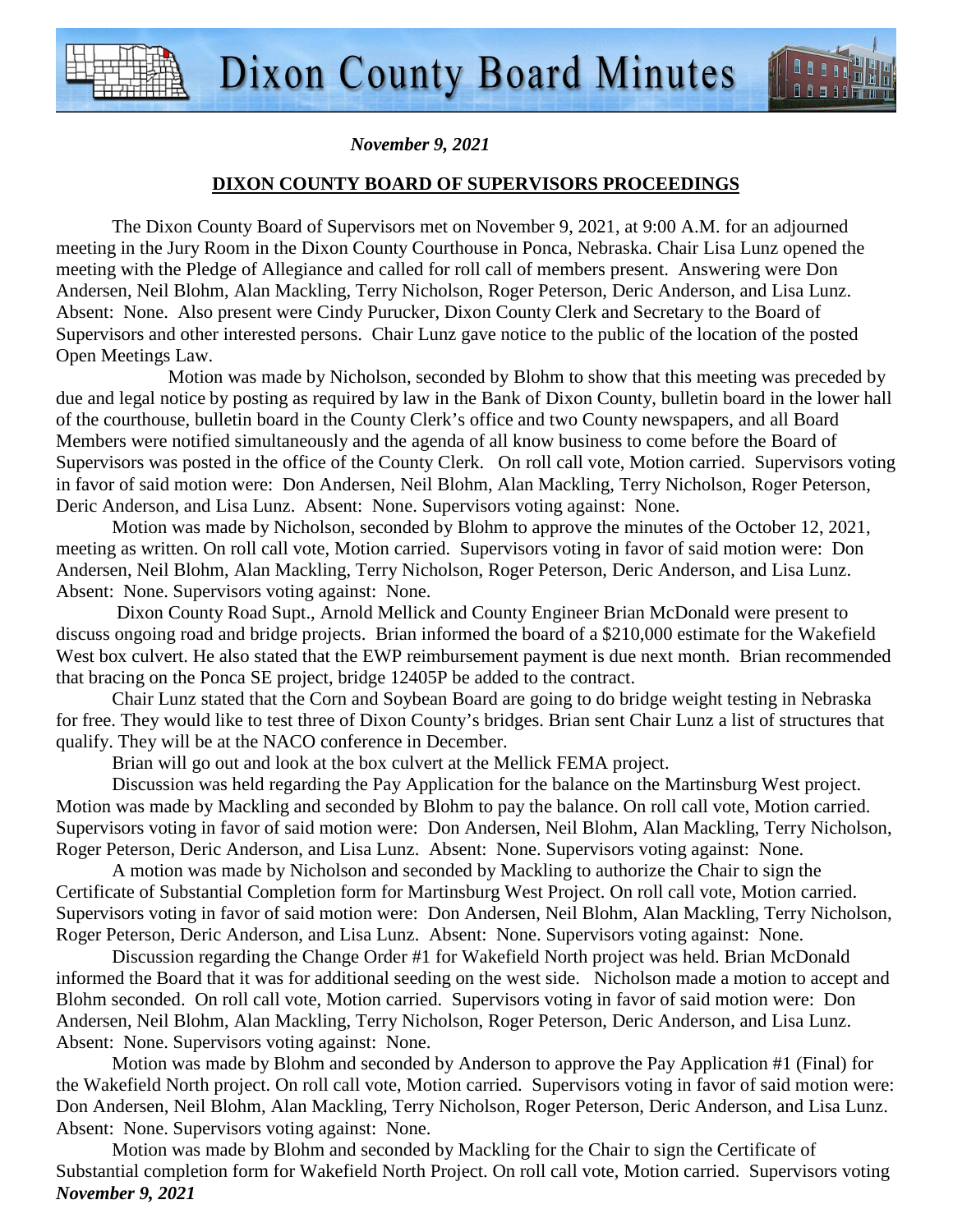

in favor of said motion were: Don Andersen, Neil Blohm, Alan Mackling, Terry Nicholson, Roger Peterson, Deric Anderson, and Lisa Lunz. Absent: None. Supervisors voting against: None.

Motion was made by Anderson to have the Chair sign easement deeds on the Newcastle SW project and was seconded by Peterson. On roll call vote, Motion carried. Supervisors voting in favor of said motion were: Don Andersen, Neil Blohm, Alan Mackling, Terry Nicholson, Roger Peterson, Deric Anderson, and Lisa Lunz. Absent: None. Supervisors voting against: None.

The board authorized the County Clerk to advertise for bids for a culvert for the Wakefield West (Echtenkamp) project on a motion by Mackling and a second by Peterson, On roll call vote: Motion carried. Supervisors voting in favor of said motion were: Don Andersen, Neil Blohm, Alan Mackling, Terry Nicholson, Roger Peterson, Deric Anderson, and Lisa Lunz. Absent: None. Supervisors voting against: None.

Brian talked with NDOT regarding the Emerson North project. Everything is submitted and the Rightof-Way is done. FHWA needs to approve the environmental. The project could be let for bids in January. Motion to adopt resolutions to close the following roads in Hooker Township **with the exception of Road #3** described as a portion of the road between Highway 15 and 580 Road in Section 3, Township 31, Range 4 East of the  $6<sup>th</sup>$  P.M. was made by Anderson and seconded by Peterson. On roll call vote, M Motion carried. Supervisors voting in favor of said motion were: Don Andersen, Neil Blohm, Alan Mackling, Terry Nicholson, Roger Peterson, Deric Anderson, and Lisa Lunz. Absent: None. Supervisors voting against: None. **Resolution in Resolution & Ordinances Book 3, Page 123.**

- 1. Beginning at the SE corner of Section 29 & the SW corner of Section 28, northeast of the intersection of 578 Avenue and 889 Road, in Sections 32, running north and east in Sections 29, 28 and 27, Hooker Township and continuing east and ending between Sections 27 & 34 at Turkey Creek Road, Hooker Township 32, Range 4 East of the  $6<sup>th</sup>$  Principal Meridian, Dixon County, Nebraska.
- 2. A portion of a road between 577  $&$  578 Avenues in Section 17, Township 31, Range 4 East of the  $6<sup>th</sup>$ Principal Meridian, Dixon County, Nebraska.
- 3. A portion of a road between Highway 15 and 580 Road in Section 3, Township 31, Range 4 East of the 6<sup>th</sup> Principal Meridian, Dixon County, Nebraska.
- 4. A portion of a road between the township lines of Section 3, Township 31, Range 4 and Section 34, Township 32, Range 4 East of the  $6<sup>th</sup>$  Principal Meridian, Dixon County, Nebraska.
- 5. A portion of 580 Avenue between Sections 34 & 35, Township 32, Range 4 and running south approximately one-half (1/2) mile between Sections 2  $\&$  3, until it connects with the current township road in Township 31, Range 4 East of the 6<sup>th</sup> Principal Meridian, Dixon County, Nebraska.
- 6. A portion of 581 Avenue south of 889 Road in Section 36, Township 32, Range 4 and between Sections 1 & 2, approximately one (1) mile until it connects with the current minimum maintenance road on 581 Avenue, Township 31, Range 4 East of the  $6<sup>th</sup>$  Principal Meridian, Dixon County, Nebraska. Shea Scollard, Emergency Manager, reported that he still had to do a review of addresses on the

mapping project and gave an update on the CPR and First Aid trainings. He also reported that there was a communications exercise at Ponca State Park recently with Eastern Nebraska Wildland Fire Academy and were able to train with the MercyOne helicopter. The State-Wide Radio will be ready to implement in December. Hazard Mitigation in the process with both NRD's involved. There will be a new interlocal agreement at that time.

Sara Kumm, 911 coordinator, stated that the FOB system has been installed and is working. She also provided information about a film for windows to make them shatterproof. With the help of the Gardner Foundation and other sponsors the Sheriff's office was able to have Phil Chalmers give training for Active Shooter for law enforcement, local schools, and colleges in the three-state area. Sara has gotten requests from schools to have him come back for more training.

*November 9, 2021* A new back door camera was installed. The front door and northeast corner cameras were replaced. The Cedar County project equipment has been installed and are waiting to get the tones installed in our counsels.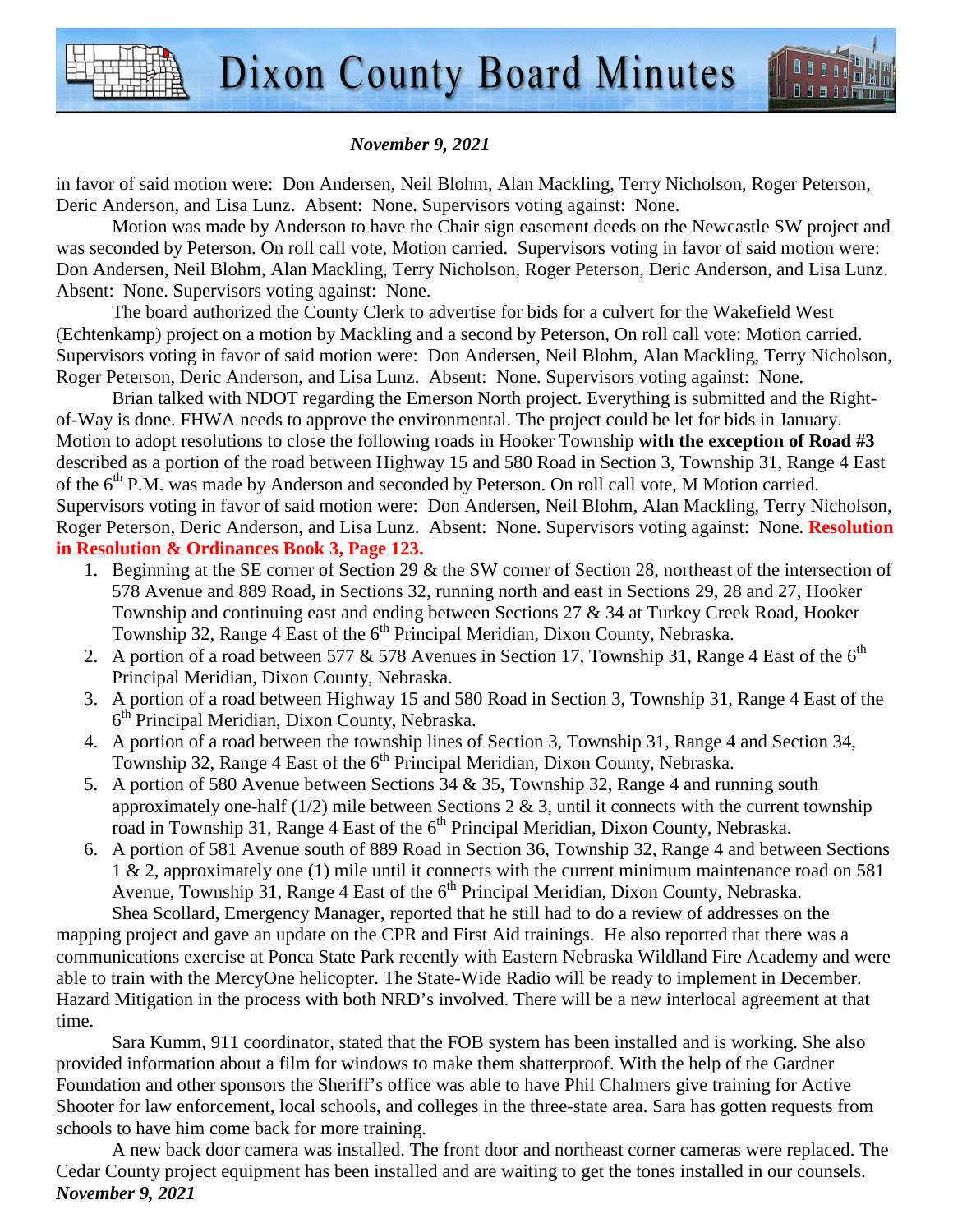

Sara reported that COVID has been increasing and clinics are back up and running. Courthouse CPR, first aid & AED training will be moved to January.

Shea asked if the false wall between the main office and the meeting room could be removed to make a larger meeting room. The courthouse committee will evaluate.

After discussion, a motion was made by Peterson and seconded by Anderson to approve Construction Engineering agreement with MEI for Ponca SE project. On roll call vote, Motion carried. Supervisors voting in favor of said motion were: Don Andersen, Neil Blohm, Alan Mackling, Terry Nicholson, Roger Peterson, Deric Anderson, and Lisa Lunz. Absent: None. Supervisors voting against: None.

The board discussed and approved the Change Order #1 on Ponca SE project. Motion was made by Peterson and seconded by Mackling On roll call vote, Motion carried. Supervisors voting in favor of said motion were: Don Andersen, Neil Blohm, Alan Mackling, Terry Nicholson, Roger Peterson, Deric Anderson, and Lisa Lunz. Absent: None. Supervisors voting against: None.

Cindy Purucker, County Clerk, shared CDL requirements, how many times you have someone take a test, etc. It was communicated in March to all current road employees and for new hires, that they had to have at least a Class B CDL within 6 months or 6 months from date of new hire. One employee waited until the end of the 6 months to follow through with the Boards decision. The Board allowed him until November 19 to get his testing done.

The Board recessed to meet as Board of Equalization and reconvened with all members present. Motion made by Peterson and seconded by Andersen to approve an interlocal agreement with Northeast Nebraska Economic Development District. On roll call vote, Motion carried. Supervisors voting in favor of said motion were: Don Andersen, Neil Blohm, Alan Mackling, Terry Nicholson, Roger Peterson, Deric Anderson, and Lisa Lunz. Absent: None. Supervisors voting against: None. **Resolution in Resolution & Ordinances Book 3,Page 125.**

Since no bids were received for bullet proof glass a motion was made by Anderson to direct the County Clerk to advertise for bids for shatter proof glass and installation for the Treasurer and Assessor's offices. Seconded by Blohm. On roll call vote, Motion carried. Supervisors voting in favor of said motion were: Don Andersen, Neil Blohm, Alan Mackling, Terry Nicholson, Roger Peterson, Deric Anderson, and Lisa Lunz. Absent: None. Supervisors voting against: None.

Correspondence was reviewed.

A motion was made by Peterson and seconded by Nicholson to set a hearing for December 14, 2021, at 10:00 a.m. to discuss the census and Supervisor redistricting.

The Auditors recommended a policy for cashing rebates. After discussion, it was decided that the County will not process or cash in store rebates. Motion by Blohm and seconded by Peterson. On roll call vote, Motion carried. Supervisors voting in favor of said motion were: Don Andersen, Neil Blohm, Alan Mackling, Terry Nicholson, Roger Peterson, Deric Anderson, and Lisa Lunz. Absent: None. Supervisors voting against: None.

Motion was made by Mackling and seconded by Blohm to approve and sign the Sheriff's petty cash resolution. On roll call vote, Motion carried. Supervisors voting in favor of said motion were: Don Andersen, Neil Blohm, Alan Mackling, Terry Nicholson, Roger Peterson, Deric Anderson, and Lisa Lunz. Absent: None. Supervisors voting against: None. **Resolution in Resolution & Ordinances Book 3, Page 128**.

 Motion was made to allow the County Attorney to dispose of non-functioning items was made by Peterson and seconded by Andersen. On roll call vote, Motion carried. Supervisors voting in favor of said motion were: Don Andersen, Neil Blohm, Alan Mackling, Terry Nicholson, Roger Peterson, Deric Anderson, and Lisa Lunz. Absent: None. Supervisors voting against: None. A list is on file in the County Clerk's office.

A motion to approve the Sheriff's Jail Report was made by Andersen, seconded by Peterson. On roll call vote, Motion carried. Supervisors voting in favor of said motion were: Don Andersen, Neil Blohm, Alan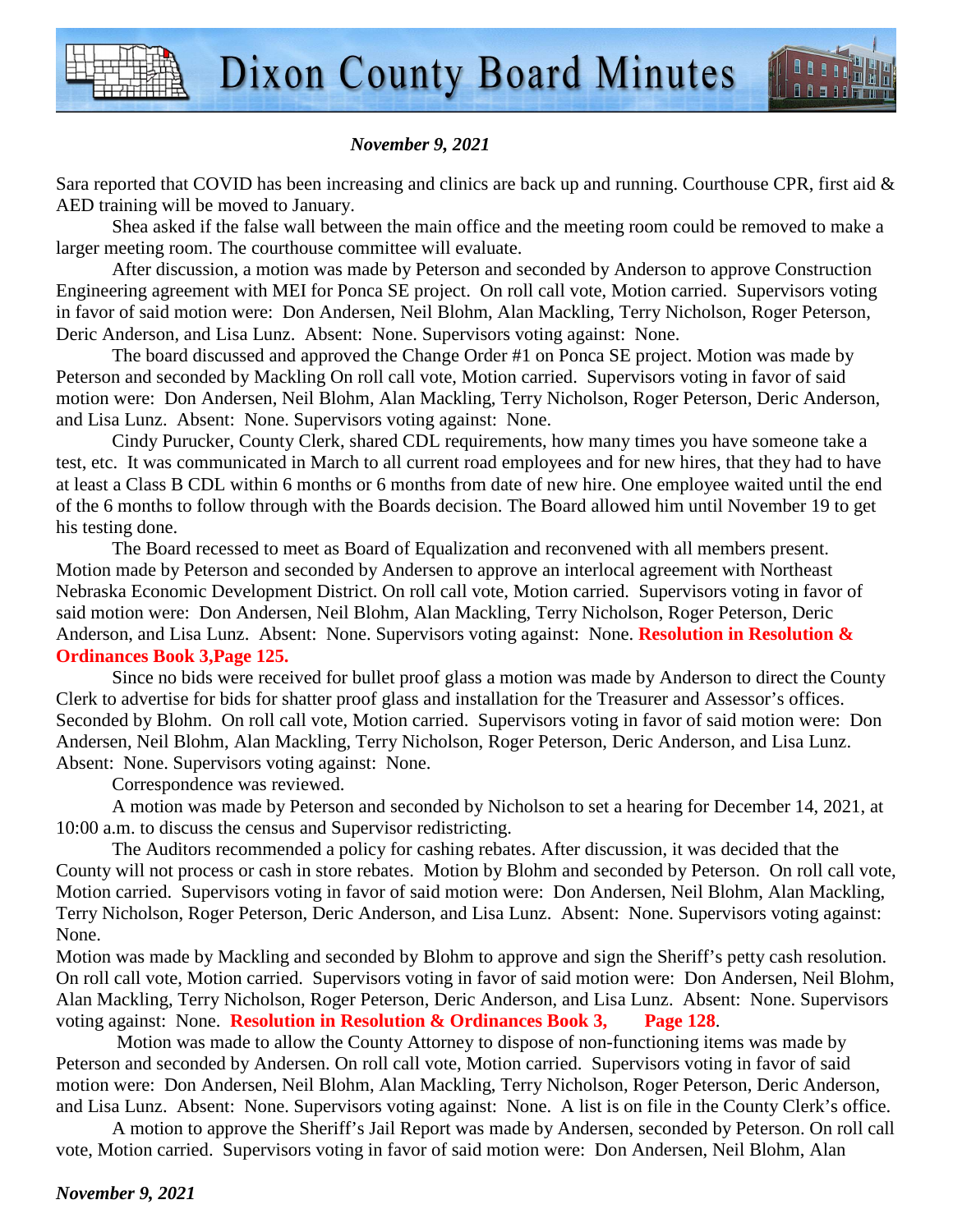

Mackling, Terry Nicholson, Roger Peterson, Deric Anderson, and Lisa Lunz. Absent: None. Supervisors voting against: None.

Safety training for the Road Shops is being set up through NIRMA.

Two pipelines are on path to go through Dixon County, Navigator Ventures CO2 pipeline to Illinois and Summit CO2 pipeline to North Dakota. Community meetings are scheduled for January 2022. Dixon County does not have zoning, so no permits are required.

The County Official's Fee Reports and Treasurer's List of Pledged Securities were approved on a motion by Nicholson and second by Peterson. On roll call vote, Motion carried. Supervisors voting in favor of said motion were: Don Andersen, Neil Blohm, Alan Mackling, Terry Nicholson, Roger Peterson, Deric Anderson, and Lisa Lunz. Absent: None. Supervisors voting against: None.

The following claims were presented by the Claims Committee:

### *CO-Capital Outlay, ER-Equipment Rental, INS-Insurance, EL-Election, K9-Canine, LS-Legal Services, MA-Materials, MI-Miscellaneous, OE-Operating Expenses, PY-Prior Years Service, RE-Reimbursement, RP-Repairs, SU-Supplies, TT-Tax Transfer, TS-Technology Services, VS-Vendor Services*

| Courthouse empl., supv. & coord.      | Salaries            |           | 140,173.09      |
|---------------------------------------|---------------------|-----------|-----------------|
| <b>ANGELA ABTS</b>                    | <b>OCT MLG</b>      | <b>RE</b> | \$<br>97.44     |
| APPLIED CONNECTIVE TECHNOLOGIES       | #2552               | <b>TS</b> | \$<br>1,288.40  |
| ART KATHOL APPLIANCE, INC             | 4364                | VS        | \$<br>70.00     |
| <b>BANK OF DIXON COUNTY</b>           | #5420               | MI/OE     | \$<br>100.63    |
| <b>BANK OF DIXON COUNTY</b>           |                     | MI        | \$<br>6.84      |
| <b>BANK OF DIXON COUNTY</b>           | <b>MISC EXP</b>     | MI        | \$<br>1,692.36  |
| <b>BEAR GRAPHICS INC</b>              | 0881631/881104      | <b>OE</b> | \$<br>428.65    |
| <b>CHASE PEST SERVICES</b>            | <b>DIXON COUNTY</b> | <b>VS</b> | \$<br>85.00     |
| <b>DUANE DEAN CHASE</b>               | PRIOR YRS SRV       | PY        | \$<br>16.00     |
| <b>COMFORT INN - KEARNEY</b>          | #774873948          | MI        | \$<br>591.80    |
| <b>COUNSEL</b>                        | #330394-OE          | TS        | \$<br>29.99     |
| <b>CRARY LAW FIRM</b>                 | #298625             | LS.       | \$<br>47.50     |
| <b>CUBBY'S CORPORATE OFFICE</b>       | #5632133            | <b>OE</b> | \$<br>1,729.02  |
| DAS STATE ACCOUNTING-CENTRALFINANCE   | <b>DIST CRT</b>     | <b>TS</b> | \$<br>65.00     |
| DAS STATE ACCTG-CENTRAL FINANCE       |                     | <b>TS</b> | \$<br>65.00     |
| DAS STATE ACCOUNTING-CENTRALFINANCE   |                     | <b>TS</b> | \$<br>448.00    |
| DAS STATE ACCOUNTING-CENTRALFINANCE   | <b>CLRK</b>         | <b>TS</b> | \$<br>30.88     |
| DES MOINES STAMP MFG CO.              | #1188626            | MA        | \$<br>54.00     |
| DIXON COUNTY CLK DIST CT              | <b>FILING FEES</b>  | <b>OE</b> | \$<br>36.00     |
| <b>DIXON COUNTY COURT</b>             | <b>CRT COSTS</b>    | LS.       | \$<br>166.00    |
| DIXON COUNTY SHERIFF'S OFFICE         | <b>TAX SALE</b>     | OE        | \$<br>36.76     |
| <b>DIXON COUNTY TREASURER</b>         | RTCK20100048        | MI        | \$<br>74,442.00 |
| <b>AUDREY DOHMA</b>                   | PRIOR YRS SERV      | <b>PY</b> | \$<br>16.00     |
| <b>EAKES OFFICE PLUS</b>              | #83450910           | <b>OE</b> | \$<br>138.65    |
| EGLEY, FULLNER, MONTAG, HOCKABOUT AAL | #53173              | LS.       | \$<br>835.89    |
| <b>KATHY EIFERT</b>                   | PRIOR YRS SERV      | PY        | \$<br>18.00     |
|                                       |                     |           |                 |

#### **GENERAL FUND**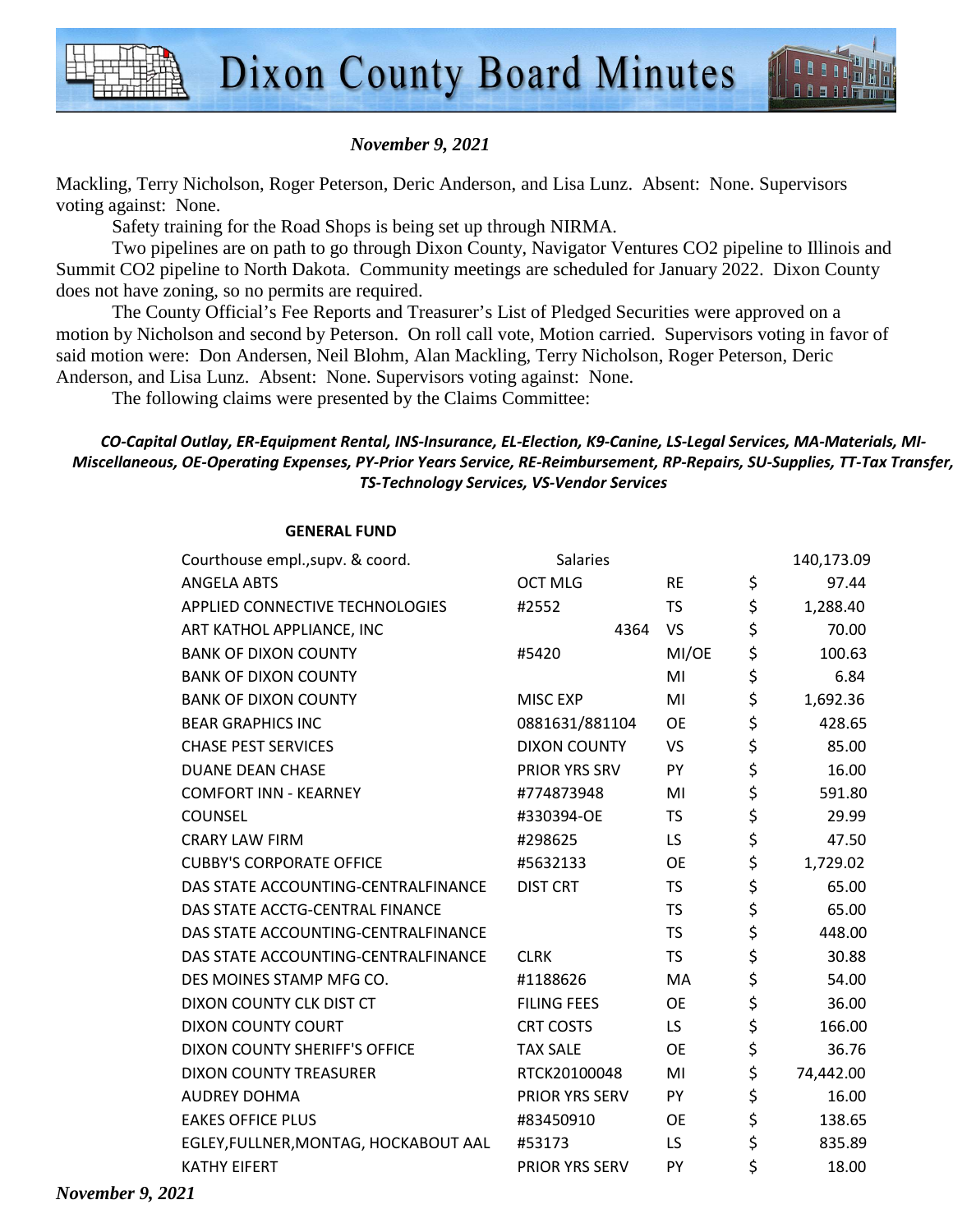

 *November 9, 2021* 

| <b>GILL HAULING INC</b>           | #249364            | VS         | \$<br>122.80   |
|-----------------------------------|--------------------|------------|----------------|
| <b>GREAT PLAINS COMM INC</b>      | #4027555600        |            | \$<br>1,142.31 |
| GROUP RESOURCES OF IOWA, LLC      | HEALTH/DENTAL      | <b>INS</b> | \$<br>2,285.76 |
| THE HOME DEPOT PRO                | #648683316         | SU         | \$<br>70.29    |
| <b>K &amp; K CATERING</b>         | <b>MEALS</b>       | <b>OE</b>  | \$<br>723.50   |
| <b>CYNTHIA KOEPPE</b>             | <b>MLG</b>         | <b>RE</b>  | \$<br>27.12    |
| <b>KROHN CAR CARE</b>             | #41392             | <b>VS</b>  | \$<br>442.51   |
| <b>JEAN KRUSEMARK</b>             | <b>MLG</b>         | <b>RE</b>  | \$<br>33.60    |
| LA QUINTA INN & SUITES KEARNEY    | 191832076          | MI         | \$<br>259.90   |
| <b>LISA LUNZ</b>                  | <b>MLG</b>         | <b>RE</b>  | \$<br>355.04   |
| <b>MCI</b>                        | 8693353421         | <b>OE</b>  | \$<br>161.96   |
| MIPS, INC                         | <b>DIXON CO</b>    | VS         | \$<br>2,826.82 |
| <b>ALAN MACKLING</b>              | <b>MLG</b>         | <b>RE</b>  | \$<br>150.00   |
| DONALD L. MACKLING                | PRIOR YRS SERV     | PY         | \$<br>16.00    |
| <b>MARCIA MAHON</b>               | AUG17/OCT12        | LS         | \$<br>300.00   |
| MAXIMUS, INC.                     | #NE0022            | <b>VS</b>  | \$<br>2,100.00 |
| <b>DAN MCCABE</b>                 | PRIOR YRS SERV     | PY         | \$<br>25.00    |
| <b>MARK W MCKINLEY</b>            | PRIOR YRS SERV     | PY         | \$<br>46.16    |
| MENARDS-SIOUX CITY                | #48203             | SU         | \$<br>61.33    |
| LELAND K. MINER                   | PH/MLG/MEALS       | LS         | \$<br>344.40   |
| MITIKU MAMO                       | <b>MLG</b>         | <b>RE</b>  | \$<br>142.24   |
| NACO                              | <b>DIXON COUNT</b> | MI         | \$<br>1,200.00 |
| <b>NACO</b>                       | #20010541          | <b>VS</b>  | \$<br>1,593.12 |
| Counsel                           | #23ar806787        | <b>VS</b>  | \$<br>26.28    |
| NEBRASKA HEALTH & HUMAN SERVICES  | #156996            | <b>VS</b>  | \$<br>90.00    |
| NEBRASKA JOURNAL LEADER           | #22671/22638       | <b>VS</b>  | \$<br>352.54   |
| NORTHEAST NEBR TELEPHONE CO       | #10735611          | <b>OE</b>  | \$<br>46.19    |
| <b>NORTHEAST POWER</b>            | #2057-5-3-6        | <b>OE</b>  | \$<br>1,426.30 |
| <b>SHARON OETKEN</b>              | <b>MLG</b>         | <b>RE</b>  | \$<br>316.68   |
| ONE OFFICE SOLUTION               | #B7077             | SU         | \$<br>503.38   |
| <b>PENAS TIRES</b>                | <b>UNIT9357</b>    | VS         | \$<br>453.00   |
| <b>PAUL PFISTER</b>               | PRIOR YRS SERV     | PY         | \$<br>11.00    |
| PONCA PUBLIC UTILITIES            | 2616/2617/3160     | <b>OE</b>  | \$<br>186.32   |
| <b>CINDY PURUCKER</b>             | <b>MEALS</b>       | <b>RE</b>  | \$<br>14.00    |
| <b>QUINCY RICH</b>                | <b>MOWING</b>      | <b>VS</b>  | \$<br>340.00   |
| <b>SARAH ROBERTS</b>              | <b>MLG</b>         | <b>RE</b>  | \$<br>31.36    |
| <b>ROD'S REPAIR</b>               | #25350             | <b>VS</b>  | \$<br>268.00   |
| <b>QUIN ROHAN</b>                 | <b>MLG</b>         | <b>RE</b>  | \$<br>77.28    |
| SHEA SCOLLARD                     | <b>CELL</b>        | OE         | \$<br>75.00    |
| SECURITY SHREDDING SERVICES       | #18055             | VS         | \$<br>70.00    |
| SIOUXLAND COMMUNITY HEALTH CENTER | #84142             | <b>VS</b>  | \$<br>87.00    |
| STAMP FULFILLMENT SERVICES        | <b>ENVELOPES</b>   | SU         | \$<br>703.35   |
| <b>STAPLES CREDIT PLAN</b>        | 2943930851         | <b>SU</b>  | \$<br>32.78    |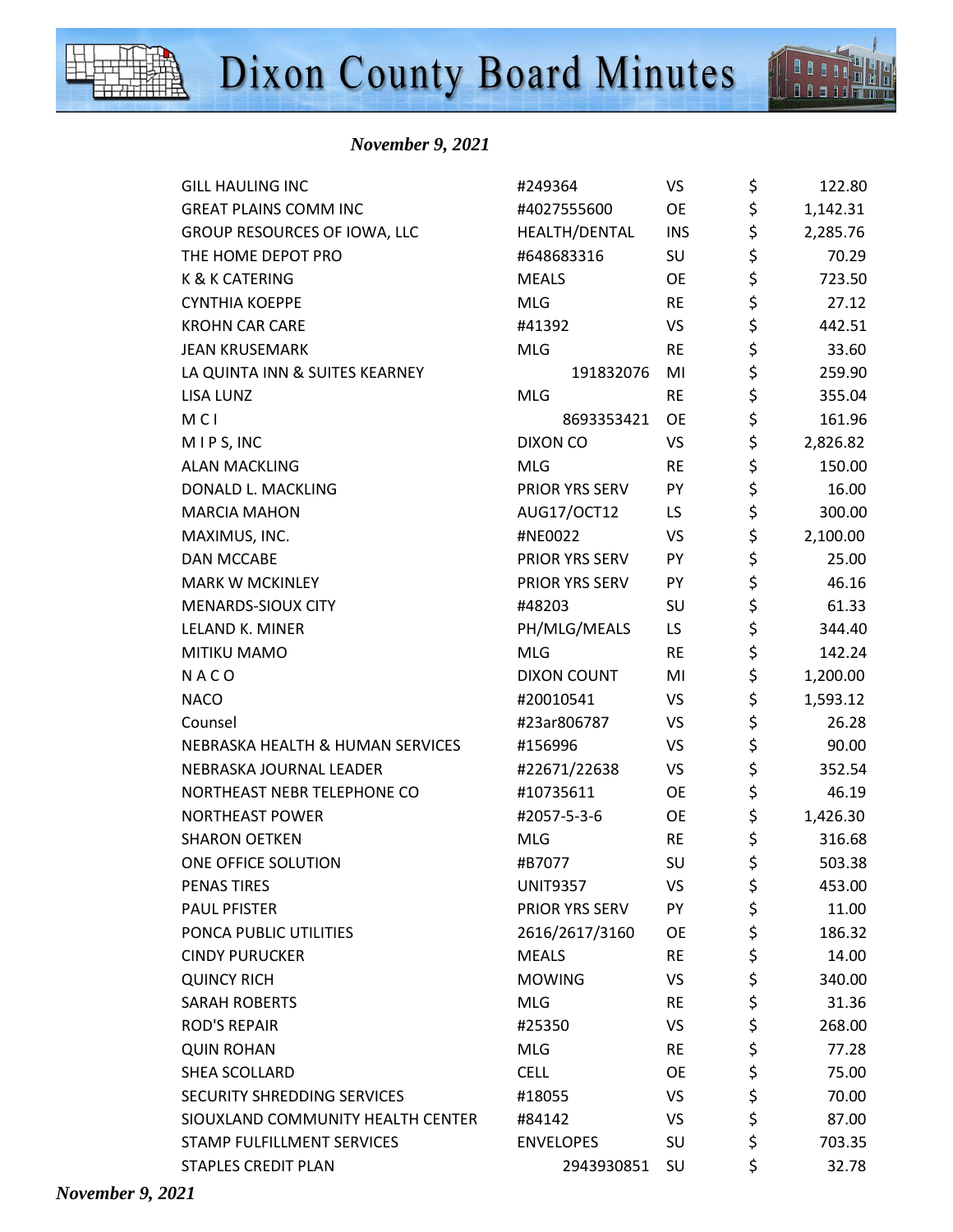

 *November 9, 2021* 

| <b>THOMSON REUTERS-WEST</b>              | #845240055            | LS        | \$<br>2,149.06   |
|------------------------------------------|-----------------------|-----------|------------------|
| UNIVERSITY OF NEBRASKA - LINCOLN         | #RENT                 | <b>OE</b> | \$<br>541.67     |
| UNIVERSITY OF NEBRASKA-LINCOLN           | <b>MOVILE</b>         | <b>OE</b> | \$<br>90.14      |
| <b>VERIZON WIRELESS</b>                  |                       | <b>OE</b> | \$<br>80.02      |
| <b>VERIZON WIRELESS</b>                  | <b>JET PACK</b>       | <b>OE</b> | \$<br>402.12     |
| <b>VISA</b>                              | 4472                  | OE/MI     | \$<br>328.81     |
| <b>WAKEFIELD REPUBLICAN</b>              | <b>GENERAL</b>        | VS        | \$<br>974.07     |
| <b>AMY WATCHORN</b>                      | <b>MLG</b>            | <b>RE</b> | \$<br>359.37     |
| <b>ROBERT WENDTE</b>                     | PRIOR YRS SERV        | PY        | \$<br>18.00      |
| <b>TARA WIESELER</b>                     | REIMBURSENOTAR        | <b>RE</b> | \$<br>156.18     |
| <b>ROAD FUND</b>                         |                       |           | \$<br>107,175.57 |
| Road Employees                           | Salaries              |           | 35,119.89        |
| AMERICAN BROADBAND CABLE                 | #0000063351           | VS        | \$<br>73.00      |
| AXLES & GEARS INC DBA C&H TRUCK PTS      | #163045               | <b>RP</b> | \$<br>150.00     |
| <b>B'S ENTERPRISES INC</b>               | #2211034              | <b>OE</b> | \$<br>990.00     |
| <b>BANK OF DIXON COUNTY</b>              | LN#82626              | CO        | \$<br>3,438.76   |
| <b>DENNIS L BIGGERSTAFF</b>              | #3600765293           | <b>RE</b> | \$<br>100.00     |
| <b>BOMGAARS</b>                          | #18856722             | SU        | \$<br>99.94      |
| <b>CONCRETE MATERIALS</b>                | #287827               | <b>OE</b> | \$<br>5,398.42   |
| <b>COUNTRYSIDE GAS &amp; GROCERY</b>     | CUST#1                | <b>OE</b> | \$<br>5,208.33   |
| <b>DIXON COUNTY TREASURER</b>            | RTCK#19060110         | MI        | \$<br>3,984.21   |
| DONNA M DAVEY                            | <b>TEMP EASEMENT</b>  | MI        | \$<br>1,635.00   |
| <b>EKBERG AUTO PARTS</b>                 | SEE ATTACHED          | <b>RP</b> | \$<br>85.84      |
| EMME SAND & GRAVEL, INC                  | #7456                 | <b>OE</b> | \$<br>3,050.50   |
| FOLKERS BROS. GARAGE INC                 | #010278845            | VS        | \$<br>6,837.17   |
| <b>JOEL GARDES</b>                       | 1000 GAL TNK          | VS        | \$<br>5,400.00   |
| HMR CONSTRUCTION- HEATH ROEBER           | #1896808              | VS        | \$<br>3,350.00   |
| JEO CONSULTING GROUP INC                 | <b>SEE ATTACHED</b>   | VS        | \$<br>11,950.00  |
| KRUSEMARK CONSTRUCTION & EXCAVATION      | <b>WAKEFIELD NORT</b> | VS        | \$<br>31,150.00  |
| <b>LG EVERIST INC</b>                    | 573166/570276         | OE        | \$<br>14,024.73  |
| LINDE GAS & EQUIPMENT INC.               | #LWA51                | OE        | \$<br>46.88      |
| <b>MARRONS CONVENIENCE &amp; SERVICE</b> | #100341145            | OE        | \$<br>5,018.51   |
| ROGER MCCOY                              | #364849               | VS        | \$<br>637.50     |
| MEDICAL ENTERPRISES, INC                 | #170721               | VS        | \$<br>60.00      |
| MIDWEST SERVICE & SALES CO               | #0031344              | OE/VS     | \$<br>6,588.90   |
| MILO MEYER CONSTRUCTION INC              | SWMARTINSBURG         | VS        | \$<br>12,092.50  |
| NACO                                     | <b>NACO CONF</b>      | MI        | \$<br>150.00     |
| N M C EXCHANGE LLC                       | #INV478213            | VS        | \$<br>878.42     |
| NE NEB TIRE & TRAILER SALES INC          | #15000                | RP        | \$<br>10,375.00  |
| NEBRASKA JOURNAL LEADER                  | #22554/22640          | VS        | \$<br>198.42     |
| NORTHEAST NEBR TELEPHONE CO              | #00032302-2           | OE.       | \$<br>168.52     |
| <b>NORTHEAST POWER</b>                   | 20571-1-2             | <b>OE</b> | \$<br>141.80     |
| POMP'S TIRE SERVICE, INC                 | #INV0970064346        | OE/VS     | \$<br>210.50     |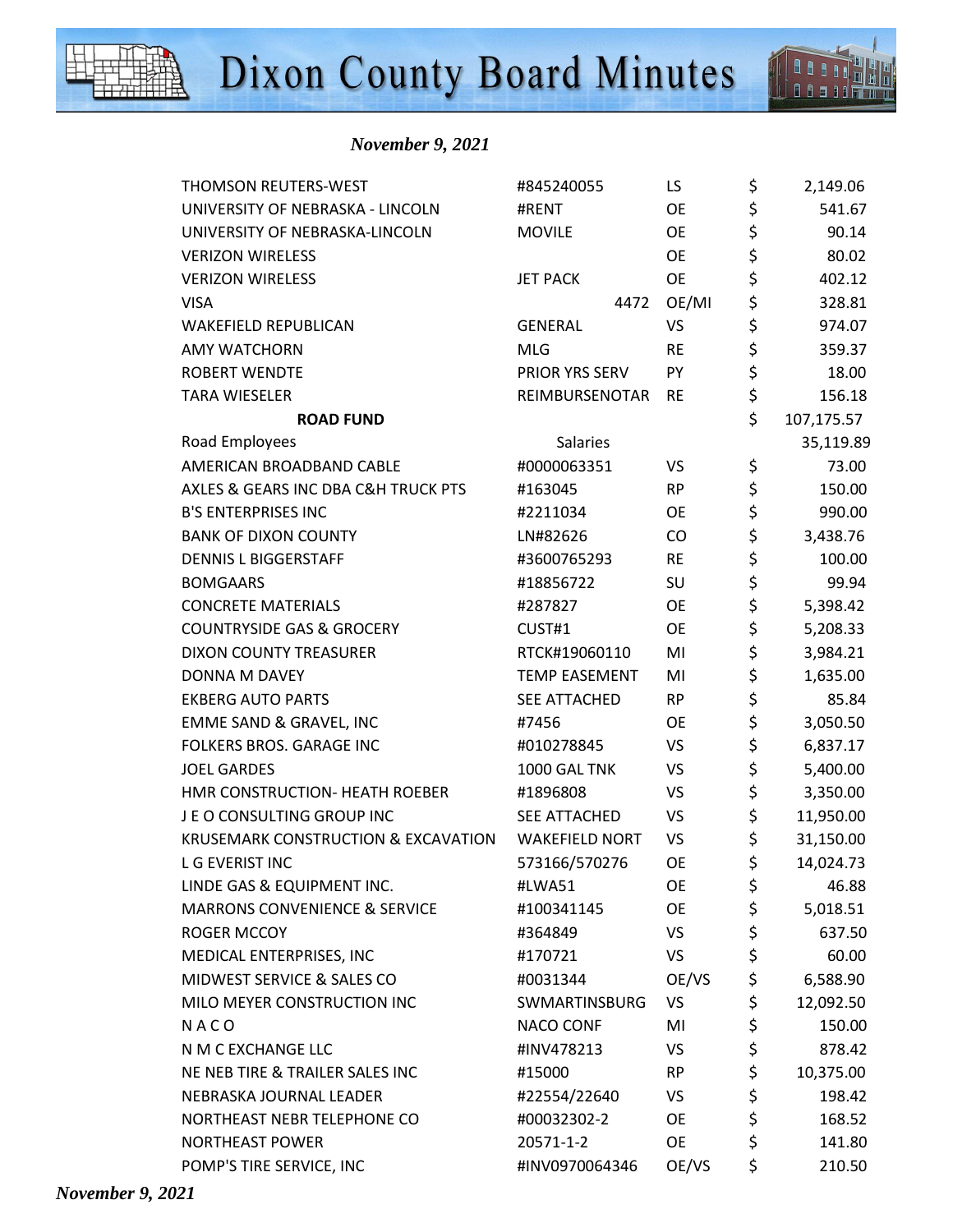

| PONCA COOPERATIVE, LLC              | DIXON CO ROAD                | OE         | \$  | 926.89     |
|-------------------------------------|------------------------------|------------|-----|------------|
| <b>POWERPLAN</b>                    | #1699080                     | <b>VS</b>  | \$  | 1,992.18   |
| <b>RDO TRUCK CENTERS</b>            | #8015NN                      | <b>VS</b>  | \$  | 1,537.44   |
| <b>ROD'S REPAIR</b>                 | #25378                       | <b>RP</b>  | \$  | 47.10      |
| RUNNING SUPPLY INC.,                | #5311310022                  | SU         | \$  | 200.41     |
| S & S WILLERS, INC.                 | #23562/123563                | OE         | \$  | 392.21     |
| SIOUX CITY TARP, INC.               | #122014                      | <b>VS</b>  | \$  | 1,275.00   |
| TROY & AMY STEWART                  | <b>TEMP EASEMENT</b>         | MI         | \$  | 875.00     |
| STURDEVANT'S AUTO PARTS             | 21241878                     | <b>RP</b>  | \$  | 51.95      |
| THEISEN CONSTRUCTION INC            | <b>MARTINSBURG</b>           | <b>VS</b>  | \$  | 38,185.00  |
| TRI COUNTY AGGREGATES               | #21033070                    | <b>OE</b>  | \$  | 791.96     |
| <b>VERZANI FARMS LLC</b>            | #20213716                    | <b>OE</b>  | \$  | 4,189.92   |
| <b>WAKEFIELD CITY CLERK</b>         | #20824107                    | <b>VS</b>  | \$  | 56.39      |
| <b>WARREN OIL</b>                   | <b>DIESEL</b>                | <b>OE</b>  | \$  | 736.60     |
|                                     |                              |            | \$  | 184,750.90 |
| <b>HWY. Bridge Buyback Program</b>  |                              |            |     |            |
| <b>BOKF FINANCIAL</b>               | <b>BRIDGE BONDINT</b>        | MI         | \$  | 6,240.00   |
| 0990 County Visitors PROMO Fund     |                              |            |     |            |
| NEBRASKA JOURNAL LEADER             | #22471                       | <b>VS</b>  | \$  | 14.38      |
| NEWCASTLE COMMUNITY CLUB            | NEWCASTLE<br><b>WAKEFEST</b> | MI         | \$  | 1,347.52   |
| <b>WAKEFIELD COMMUNITY CLUB</b>     | PROMO                        | MI         | \$  | 1,500.00   |
| <b>WAKEFIELD REPUBLICAN</b>         | #52981                       | <b>VS</b>  | \$  | 8.34       |
|                                     |                              |            | \$  | 2,870.24   |
| 0995 Visitor Improvement Fund       |                              |            |     |            |
| <b>LYNN MELLICK</b>                 | <b>EXPENSE ATTEN</b>         | <b>RE</b>  | \$  | 504.23     |
| <b>1275 INSURANCE FUND</b>          |                              |            |     |            |
| DIXON CO. HEALTH INS ACCT 5207621   | <b>CLAIMS PAID</b>           | <b>INS</b> | \$  | 82,159.19  |
| GROUP RESOURCES OF IOWA, LLC        | HEALTH/DENTAL                | <b>INS</b> | \$  | 24,166.37  |
| MERCY BUSINESS HLTH SERV/URGNT CARE | EAP#                         | <b>INS</b> | \$  | 102.00     |
|                                     |                              |            | \$  | 106,427.56 |
| 2430 CANINE (K-9) FUND              |                              |            |     |            |
| <b>BANK OF DIXON COUNTY</b>         | <b>GOLF TOURN FUN</b>        | MI/K9      | \$  | 538.41     |
| <b>2700 INHERITANCE TAX FUND</b>    |                              |            |     |            |
| DIXON COUNTY TREASURER              | RTNCK#20100122               | MI         | \$, | 1,933.00   |
| PROCHASKA & ASSOCIATES INC.         | #4470                        | <b>VS</b>  | \$  | 3,000.00   |
| <b>WOODS &amp; AITKEN LLP</b>       | #98060470                    | <b>VS</b>  | \$  | 6,124.57   |
|                                     |                              |            | \$  | 11,057.57  |
| 2910 911 EMERGENCY MANAGEMENT FUND  |                              |            |     |            |
| E-911 Employee                      | Salary                       |            |     | 3,813.33   |
|                                     |                              |            |     |            |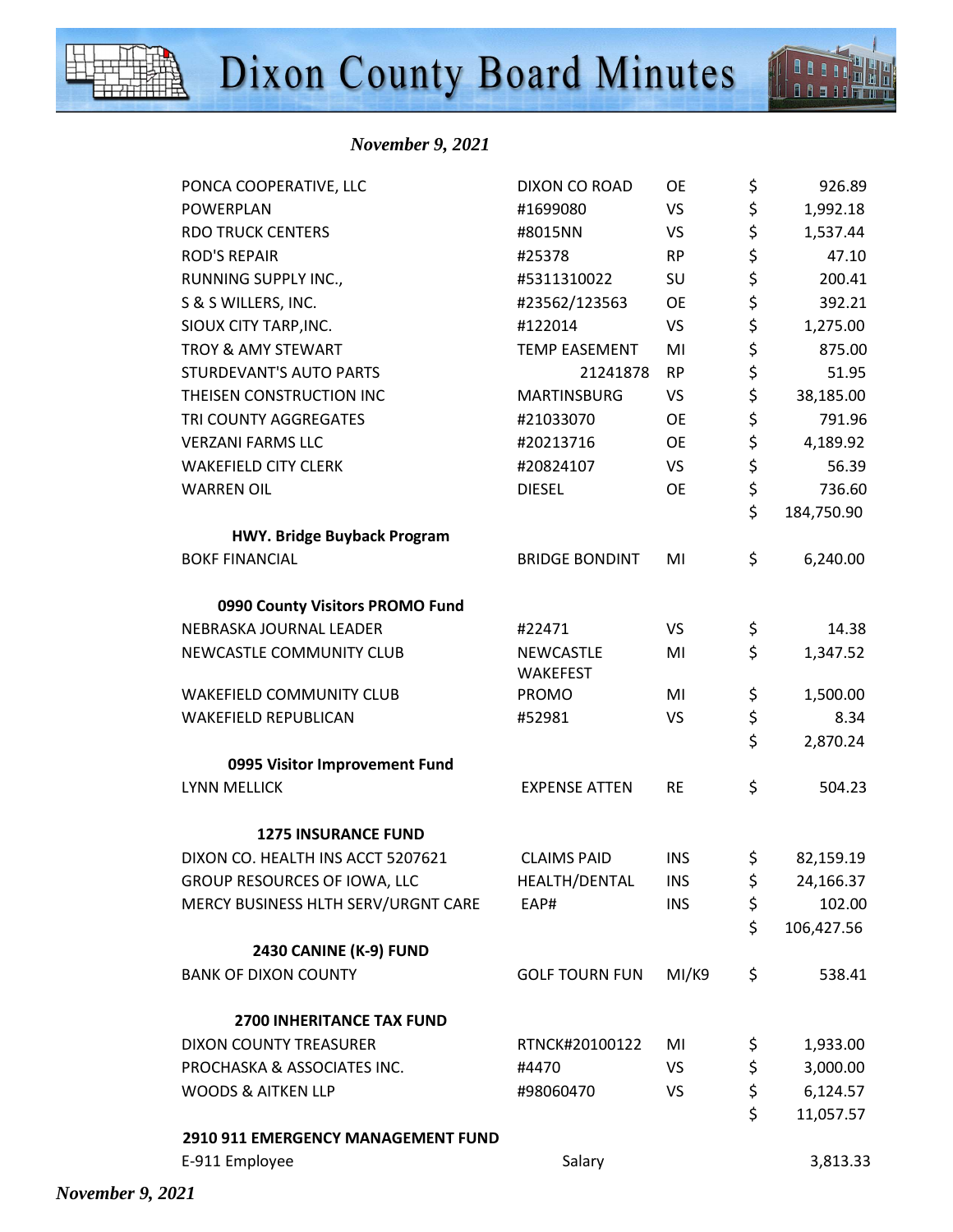

 *November 9, 2021* 

| <b>CENTURY LINK</b>                     | #4026440130260  | <b>OE</b>  | \$<br>94.48     |
|-----------------------------------------|-----------------|------------|-----------------|
| <b>CENTURYLINK</b>                      | #246846891      | <b>OE</b>  | \$<br>1.11      |
| <b>DIXON COUNTY TREASURER</b>           | RTNCK#20070130  | MI         | \$<br>18.50     |
| <b>GREAT PLAINS COMM INC</b>            | DIXON CO E911   | <b>OE</b>  | \$<br>119.15    |
| GROUP RESOURCES OF IOWA, LLC            | HEALTH/DENTAL   | <b>INS</b> | \$<br>571.44    |
| H M E, INC                              | #16342          | <b>OE</b>  | \$<br>55.50     |
| <b>SARA KUMM</b>                        | <b>MLG</b>      | <b>RE</b>  | \$<br>60.48     |
| NORTHEAST NEBR TELEPHONE CO             | #10738012       | <b>OE</b>  | \$<br>76.81     |
| <b>NORTHEAST POWER</b>                  | #8835030-1-2-3  | OE         | \$<br>534.80    |
| <b>VISA</b>                             | #4472           | SU         | \$<br>189.37    |
|                                         |                 |            | \$<br>1,721.64  |
| 2913 911 WIRELESS SERVICE FUND          |                 |            |                 |
| <b>CENTURY LINK</b>                     | #4026440130260  | OE         | \$<br>231.31    |
| <b>CENTURYLINK</b>                      | #246846891      | OE         | \$<br>2.71      |
| <b>GREAT PLAINS COMM INC</b>            | DIXON CO E911   | OE         | \$<br>291.73    |
| NORTHEAST NEBR TELEPHONE CO             | #10738012       | <b>OE</b>  | \$<br>188.05    |
|                                         |                 |            | \$<br>713.80    |
| DIXON COUNTY NOXIOUS WEED FUND          |                 |            |                 |
| <b>Noxious Weed Employees</b>           | <b>Salaries</b> |            | 7,444.80        |
| <b>BOMGAARS</b>                         | #18864295       | SU         | \$<br>18.49     |
| NORTHEAST NEBR TELEPHONE CO             | #10738986       | OE         | \$<br>92.45     |
| <b>NORTHEAST POWER</b>                  | #21109001       | OE         | \$<br>108.46    |
| <b>RAMADA INN</b>                       | #62879          | MI         | \$<br>234.00    |
| <b>SHARE CORPORATION</b>                | #183772         | SU         | \$<br>133.47    |
| <b>U.S. CELLULAR</b>                    | DIXON CO WEED   | <b>OE</b>  | \$<br>101.71    |
|                                         |                 |            | \$<br>688.58    |
| <b>GENERAL FUND</b>                     |                 |            |                 |
| <b>AFLAC</b>                            |                 |            | \$<br>640.46    |
| Dixon County Imprest Payroll Acct       |                 |            | \$<br>38,135.86 |
| Dixon County Insurance Fund #1275       |                 |            | \$<br>44.00     |
| <b>First Concord Benefits Group</b>     |                 |            | \$<br>218.33    |
| Legalshield                             |                 |            | \$<br>171.50    |
| <b>Nationwide Retirement Solutions</b>  |                 |            | \$<br>985.00    |
| <b>Retirement Plans Div of Ameritas</b> |                 |            | \$<br>16,691.22 |
| <b>Retirement Plans Service Center</b>  |                 |            | \$<br>180.00    |
| Washington National Ins Co.             |                 |            | \$<br>15.17     |
| <b>Roads / Bridge Fund</b>              |                 |            |                 |
| <b>AFLAC</b>                            |                 |            | \$<br>218.74    |
| Dixon County Imprest Payroll Acct       |                 |            | \$<br>8,363.14  |
| Dixon County Insurance Fund #1275       |                 |            | \$<br>10.00     |
| Legal Shield                            |                 |            | \$<br>32.90     |
| <b>Liberty National</b>                 |                 |            | \$<br>41.91     |
|                                         |                 |            |                 |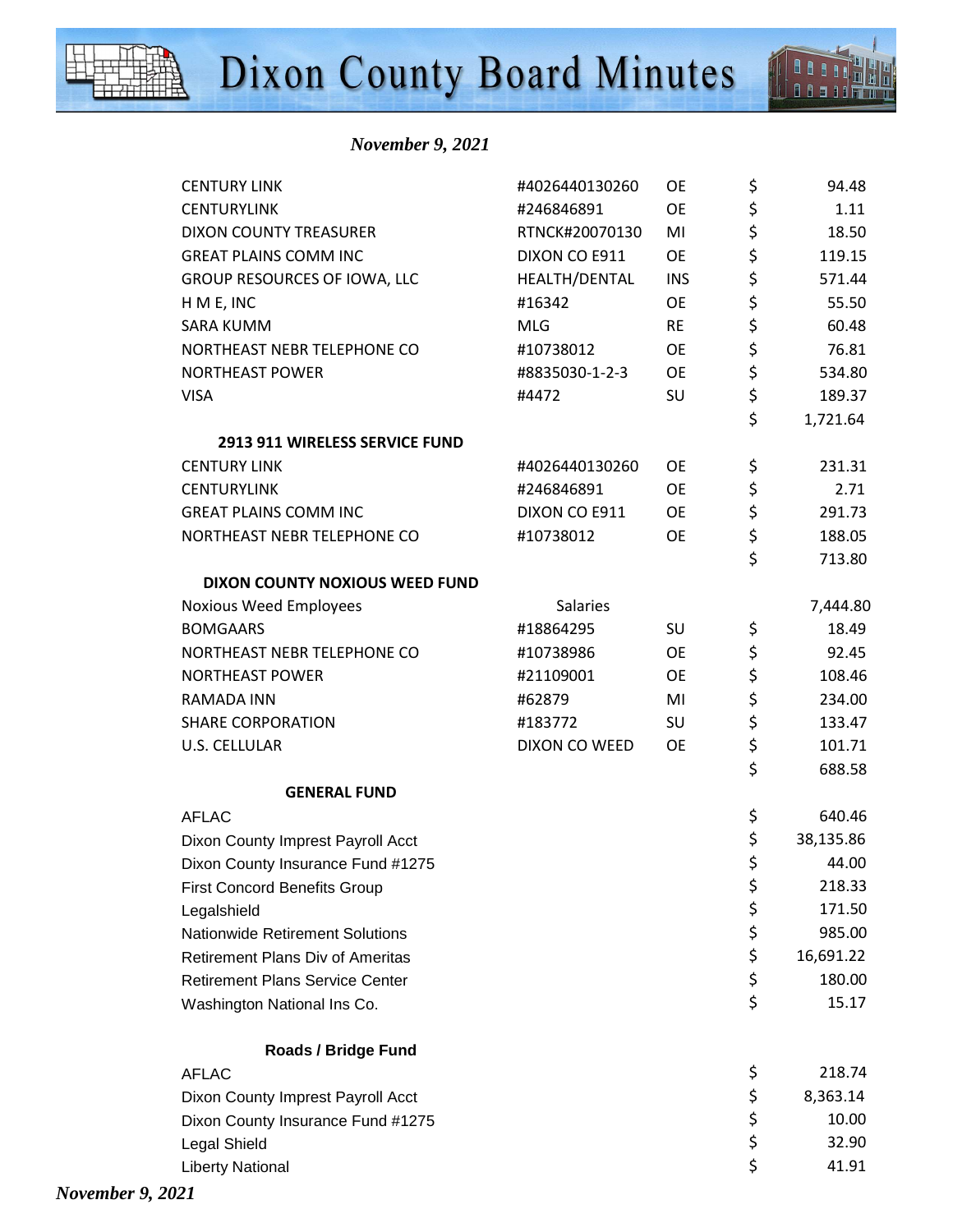| <b>November 9, 2021</b> |
|-------------------------|
|                         |

| <b>Retirement Plans Div of Ameritas</b> | \$<br>3,846.72 |
|-----------------------------------------|----------------|
| Washington National Ins Co.             | \$<br>35.95    |
|                                         |                |
| 0985 CHILD SUPPORT FUND                 |                |
| Dixon County Imprest Payroll Acct       | \$<br>114.17   |
| <b>Retirement Plans Div of Ameritas</b> | \$<br>68.25    |
|                                         |                |
|                                         |                |
| 2910 E011 Emergency Management Fund     |                |
| <b>AFLAC</b>                            | \$<br>147.68   |
| Dixon County Imprest Payroll Acct       | \$<br>953.04   |
| Dixon County Insurance Fund #1275       | \$<br>1.00     |
| <b>Retirement Plans Div of Ameritas</b> | \$<br>429.00   |
| <b>Mass Mutual Retirement</b>           | \$<br>25.00    |
| <b>NOXIOUS WEED CONTROL FUND</b>        |                |
|                                         | \$<br>2,180.65 |
| Dixon County Imprest Payroll Acct       |                |
| Dixon County Insurance Fund #1275       | \$<br>2.00     |
| Nebraska Child Support                  | \$<br>475.76   |
| <b>Retirement Plans Div of Ameritas</b> | \$<br>803.79   |

Motion was made by Mackling, seconded by Anderson to allow all claims for payment. On roll call vote, Motion carried. Supervisors voting in favor of said motion were: Don Andersen, Neil Blohm, Alan Mackling, Terry Nicholson, Roger Peterson, Deric Anderson, and Lisa Lunz. Absent: None. Supervisors voting against: None.

The Board recessed for lunch at 11:45 a.m.

The Board reconvened at 1:00 p.m. with all members present.

County Attorney, Leland Miner was present to discuss legal concerns of the Board.

A discussion was held regarding the National Opioid Settlement litigation. Leland will look into what the funds can be used for. The Board will decide at the December meeting on whether to sign on to the lawsuit.

County Officials, JoAnn Brennan, Tom Decker, Amy Watchorn, Quin Rohan & Cindy Purucker were present to give the Board their input on the 2023-2026 salary resolution. Motion was made by Nicholson and seconded by Andersen to approve the Official's Salary Resolution for elected officials for 2023-2026. On roll call vote, Motion carried. Supervisors voting in favor of said motion were: Don Andersen, Neil Blohm, Alan Mackling, Terry Nicholson, Roger Peterson, Deric Anderson, and Lisa Lunz. Absent: None. Supervisors voting against: None.

Discussion was held regarding the possibility of the county taking over some heavily travelled township roads in Hooker and Newcastle townships.

At 2:00 P.M Representatives from NACO health insurance, Judd Allen, Mike Boden, and Dennis Maggart, were present to give information to the Board regarding self-insurance. The insurance committee was also present to ask questions.

County Clerk Purucker left the meeting at 3:00 P.M. Deputy Sharon Oetken took her place.

There were no committee reports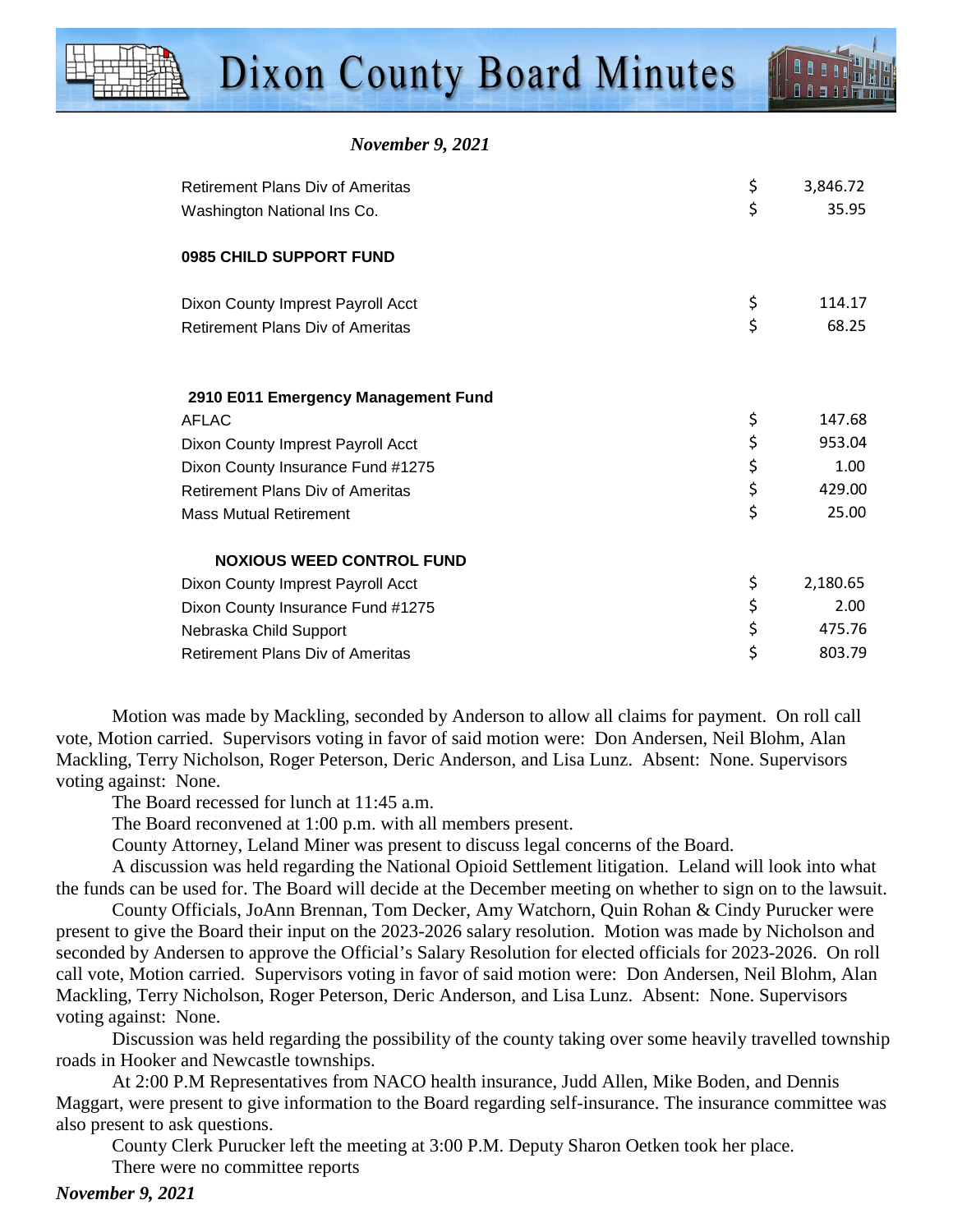



The Noxious Weed Board deposited \$3,752.00 this month.

Chair Lunz discussed topics covered at the recent NIRMA Self-Defense Conference.

Cindy Geis presented some concerns she had regarding some culverts and bridges by Maskell. There being no further business to come before the Board, motion was made by Peterson, seconded by Nicholson to adjourn. On roll call vote, Motion carried. Supervisors voting in favor of said motion were: Don Andersen, Neil Blohm, Alan Mackling, Terry Nicholson, Roger Peterson, Deric Anderson, and Lisa Lunz. Absent: None. Supervisors voting against: None.

The Board adjourned at 3:30 P.M.

# \_\_\_\_\_\_\_\_\_\_\_\_\_\_\_\_\_\_\_\_\_\_\_\_\_\_\_\_\_\_\_\_\_\_\_\_ **ATTEST: CINDY PURUCKER LISA LUNZ, CHAIR**

# **DIXON COUNTY CLERK DIXON COUNTY BOARD OF SUPERVISORS**

# **DIXON COUNTY BOARD OF EQUALIZATION PROCEEDINGS**

 The Dixon County Board of Equalization met on November 9, 2021, at 11:00 A.M. for an adjourned meeting in the Jury Room in the Dixon County Courthouse in Ponca, Nebraska. Chair Lisa Lunz called for roll call of members present. Answering were Don Andersen, Neil Blohm, Alan Mackling, Terry Nicholson, Roger Peterson, Deric Anderson, and Lisa Lunz. Also present were Cindy Purucker, Dixon County Clerk and Secretary to the Board and Amy Watchorn, Dixon County Assessor. Chair Lunz gave notice to the public of the location of the posted Open Meetings Law.

Motion was made by Andersen, seconded by Blohm to show by the records that this meeting was preceded by due and legal notice by posting as required by law in the Bank of Dixon County, bulletin board in the lower hall of the courthouse, bulletin board in the County Clerk's office and two County newspapers, and all Board Members were notified simultaneously and the agenda of all know business to come before the Board of Equalization was posted in the office of the County Clerk.

 On roll call vote, Motion carried. Supervisors voting in favor of said motion were: Don Andersen, Neil Blohm, Alan Mackling, Terry Nicholson, Roger Peterson, Deric Anderson, and Lisa Lunz. Absent: None. Supervisors voting against: None.

Motion was made by Andersen, seconded by Nicholson to approve the minutes of the last meeting as written. On roll call vote, Motion carried. Supervisors voting in favor of said motion were: Don Andersen, Neil Blohm, Alan Mackling, Terry Nicholson, Roger Peterson, Deric Anderson, and Lisa Lunz. Absent: None. Supervisors voting against: None.

There was one tax list correction from 2019 for a homestead exemption. A motion to accept the correction was made by Blohm and seconded by Mackling. On roll call vote, Motion carried. Supervisors voting in favor of said motion were: Don Andersen, Neil Blohm, Alan Mackling, Terry Nicholson, Roger Peterson, Deric Anderson, and Lisa Lunz. Absent: None. Supervisors voting against: None.

\_\_\_\_\_\_\_\_\_\_\_\_\_\_\_\_\_\_\_\_\_\_\_\_\_\_\_\_\_\_\_\_\_ \_\_\_\_\_\_\_\_\_\_\_\_\_\_\_\_\_\_\_\_\_\_\_\_\_\_\_\_\_\_\_\_\_\_\_\_\_\_\_\_\_\_\_

There being no further business, the Board reconvened as Board of Supervisors.